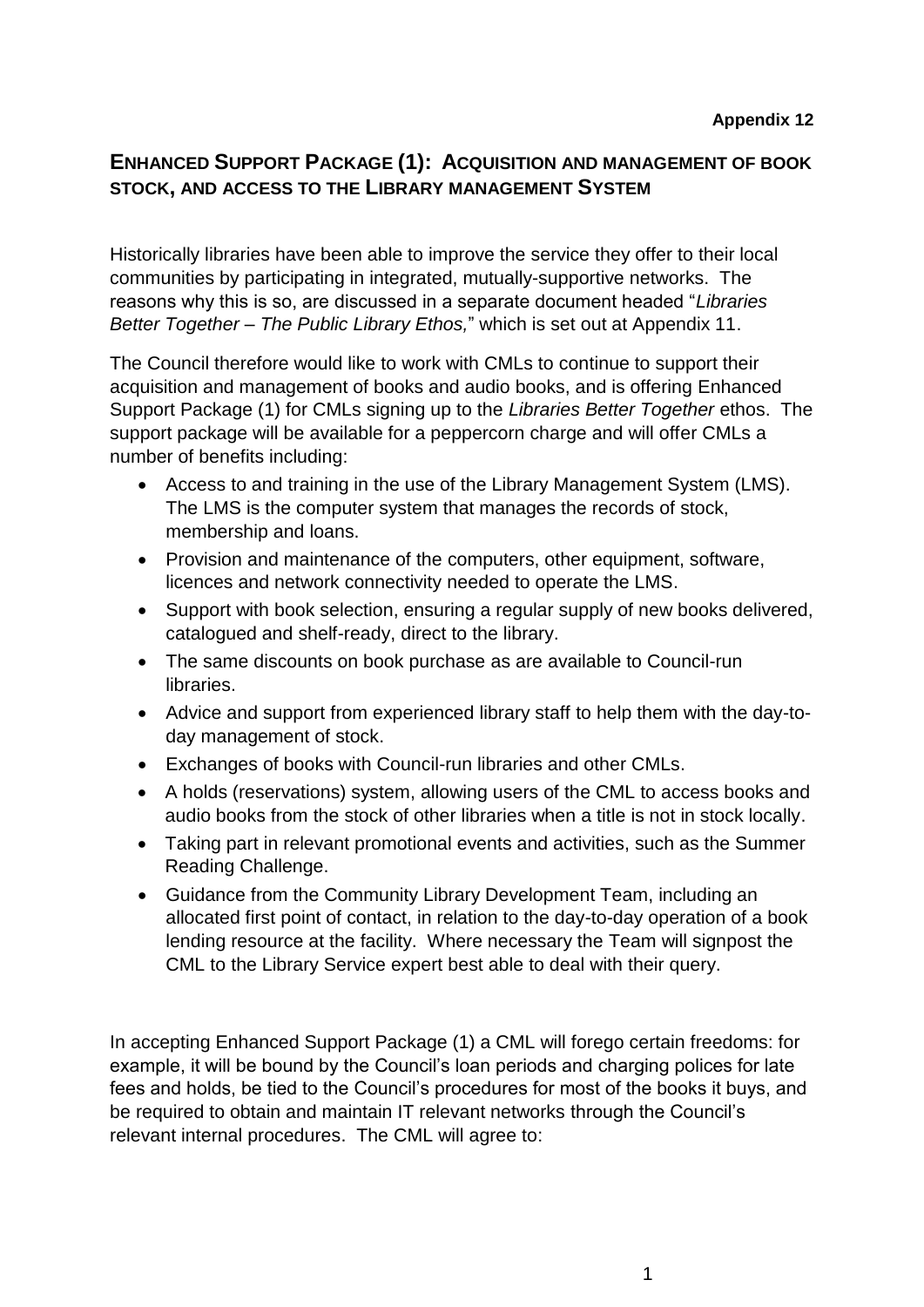- 1. Work co-operatively with Council-run Libraries and CMLs in Derby to enable all users to enjoy the benefits of service delivery via an integrated libraries network operating across the city, utilising the Council's Library Management System.
- 2. Support the principle of an integrated libraries network by:
	- a. adhering to Council policies / procedures relating to the management and operation of loans, including but not limited to loan periods, borrowing limits and borrower categories.
	- b. applying the Council's agreed charges covering loans, late fees ("overdues"), holds ("reservations"), lost/damaged books and audio books and lost tickets. The CML may retain the income generated from applying these charges (excluding income from holds supplied through the Inter-Library Loan System).
	- c. agreeing that the Council will spend that element of the Grant ringfenced for the purchase of books on its behalf. Most orders will be generated through "Supplier Selection", and the Council will actively consult with the CML on a suitable, locally-tailored specification. The CML will benefit fully from the discounts available to the Council, and the stock will be delivered direct to the library catalogued and shelfready at no additional cost.
	- d. participating in stock exchange rotas and stock management processes devised by the Council in relation to books and audio books that it (the Council) owns, and items purchased with the Grant. The CML is encouraged to extend this arrangement to include items it has purchased with funds raised locally and items that have been donated to it, but may opt out if it wishes.
	- e. making available to the Council's holds service books and audio books in the CML's stock that are owned by the Council, and items purchased with the Grant. The CML is encouraged to extend this arrangement to include items it has purchased with funds raised locally and items that have been donated to it, but may opt out if it wishes. Users of the CML will be able to place and collect holds, drawing on its own stock, and stock in other Council-run and participating CMLs as appropriate.
	- f. discharging any stock that is returned to the CML but which was borrowed from another participating CML, a Council-run library or a library run by Derbyshire County Council (and members of other East Midlands library services, as may be agreed from time to time), and by returning the stock to its originating library as soon as possible via the inter-library van delivery system. Under a reciprocal arrangement stock borrowed from the CML may be returned at any other participating CML or Council-run Library.